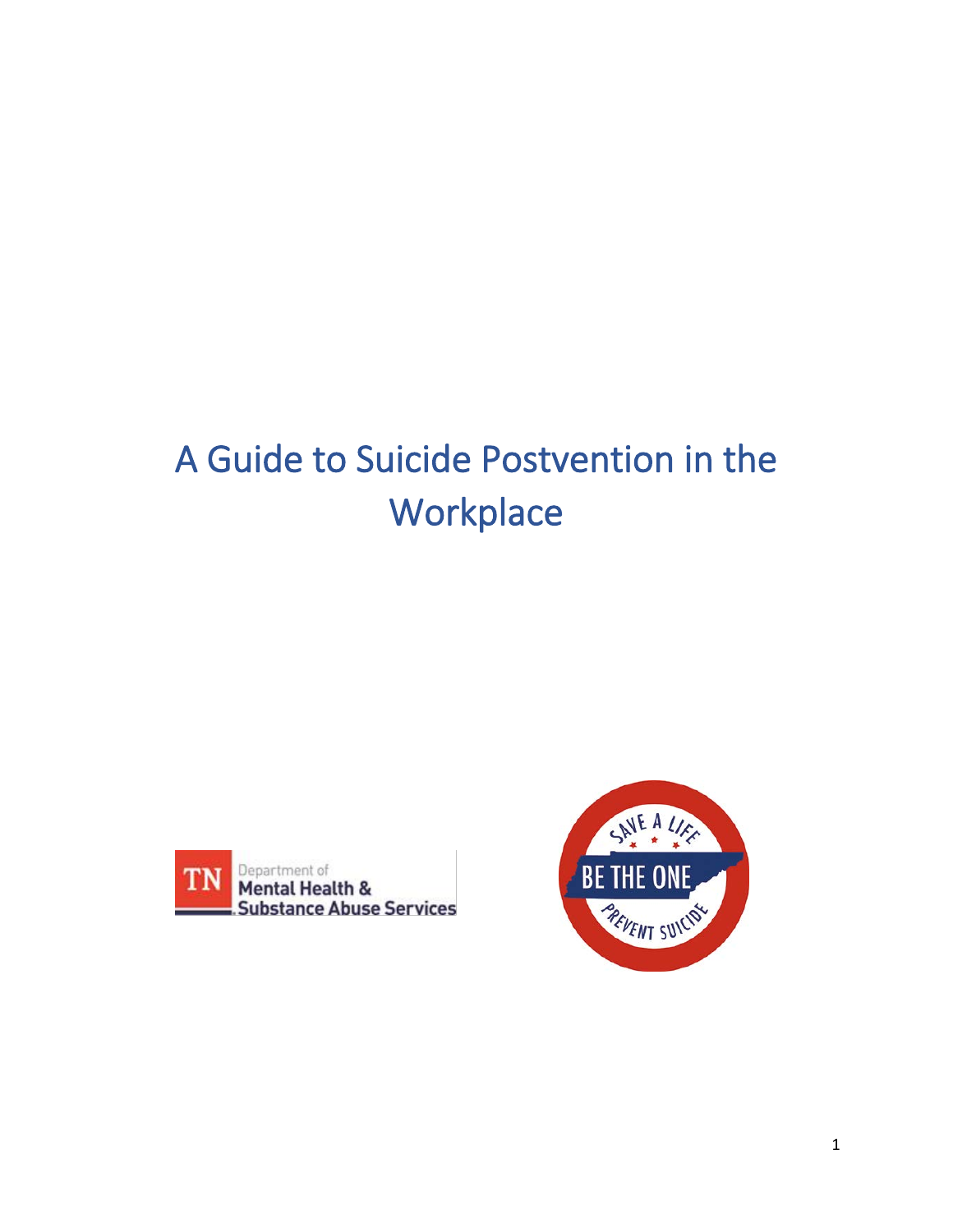## Table of Contents

| Sample Internal Notification Memo when Cause of Death is Withheld by Familypage 13  |  |
|-------------------------------------------------------------------------------------|--|
| Sample External Announcement When High Profile Suicide Affects the Workplacepage 14 |  |
|                                                                                     |  |
|                                                                                     |  |
|                                                                                     |  |
|                                                                                     |  |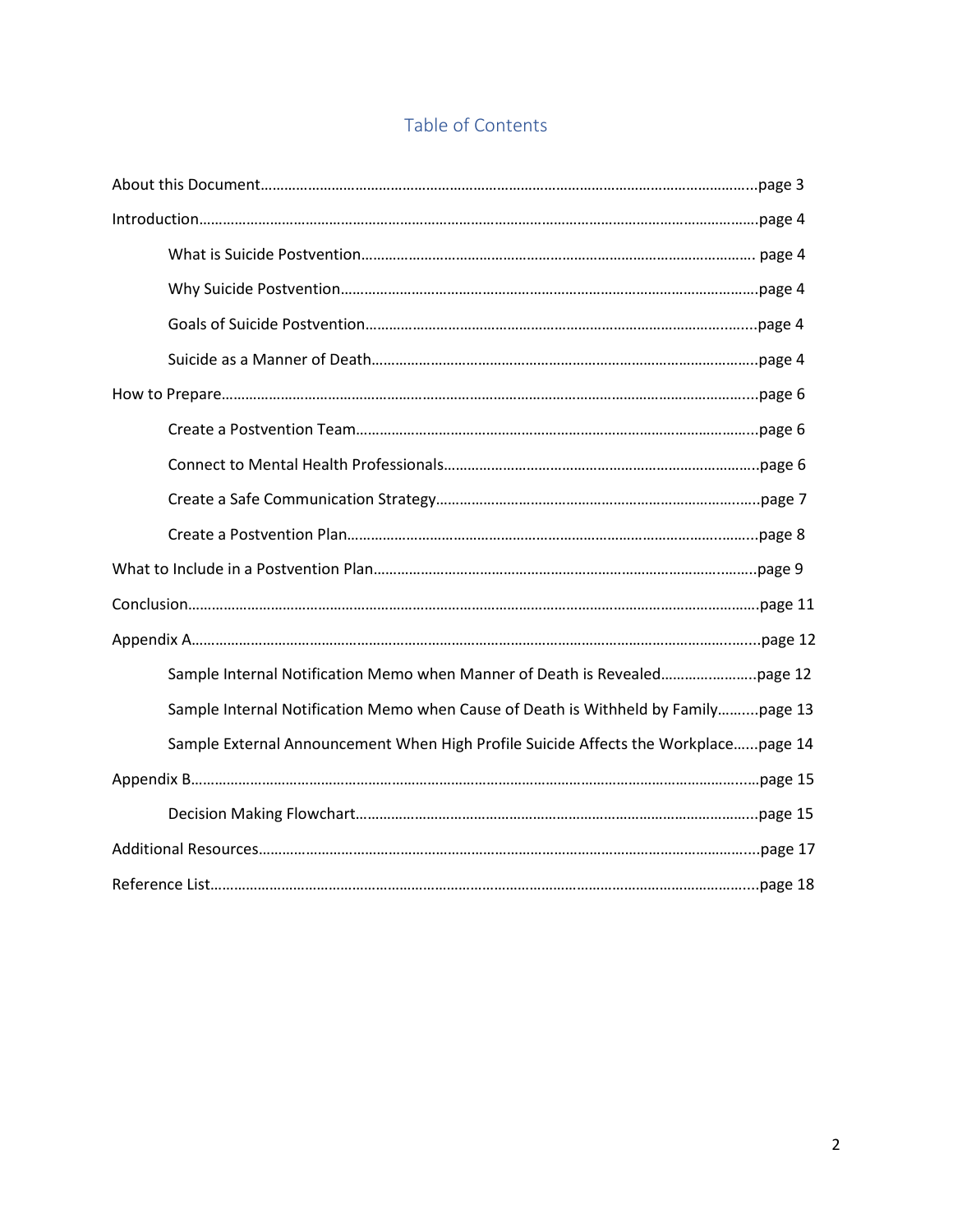## About This Document

A literature review reveals an extensive list of research articles, reports, and guidelines that address suicide postvention in the workplace. However, few organizations employ mental health professionals to study the literature, create appropriate protocols, and implement them in the work setting. This document was created to assist those organizations. National guidelines, best practices, and action steps were reviewed in the creation of this document. Major source documents are listed below; other resources for more information are provided in the Additional Resources.

[A Manager's Guide to Suicide Prevention in the Workplace: 10 Action Steps for Dealing with the](https://theactionalliance.org/sites/default/files/managers-guidebook-to-suicide-postvention-web.pdf)  [Aftermath of Suicide](https://theactionalliance.org/sites/default/files/managers-guidebook-to-suicide-postvention-web.pdf)

[Responding to Grief, Trauma, and Distress After a Suicide: U.S. National Guidelines](https://sprc.org/sites/default/files/migrate/library/RespondingAfterSuicideNationalGuidelines.pdf)

[A Report of Findings to Direct the Development of National Guidelines for Workplace Suicide Prevention](https://workplacesuicideprevention.com/wp-content/uploads/2019/10/National-Guidelines-Report.pdf)

[Tennessee Higher Education Protocol Guidelines for Suicide Intervention and Postvention](https://tnsuicidepreventionnetwork.s3.us-east-2.amazonaws.com/2020/12/Tennessee-Higher-Education-Protocol-Guidelines-for-Suicide-Intervention-and-Postvention.pdf)

[Vermont Suicide Postvention Protocols for Workplace Supervisors](http://vtspc.org/wp-content/uploads/2016/12/Final-Workplace-Supervisors-POSTvention.pdf)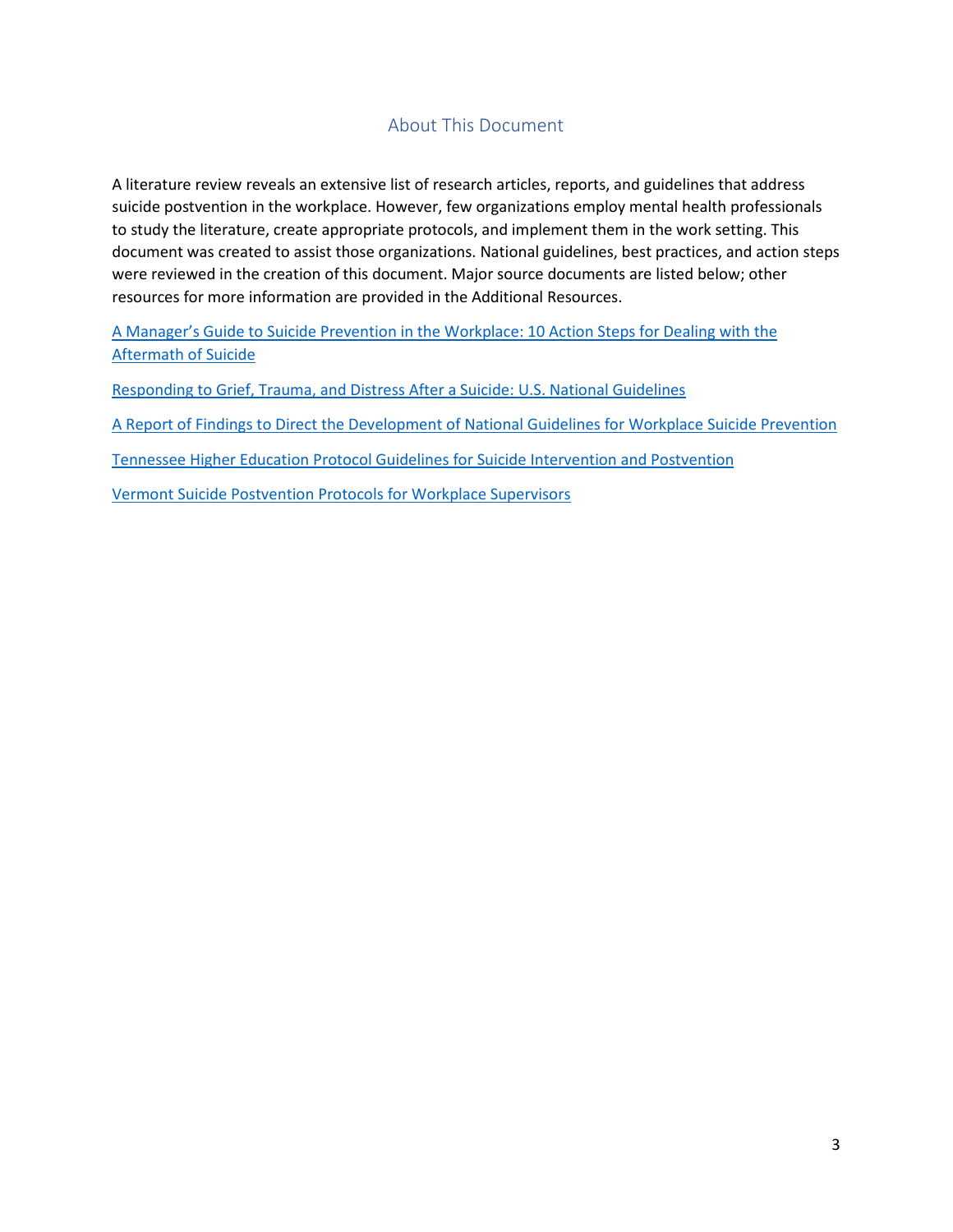## Introduction

#### What is Suicide Postvention?

Suicide postvention is "psychological first aid, crisis intervention, and other support offered after a suicide to affected individuals or the workplace as a whole to alleviate possible negative effects of the event" (Carson J. Spenser Foundation, 2013, p. 3). For decades, suicidologists have understood that postvention activities are key in preventing future suicides and are part of a robust suicide prevention plan. In addition to family members, individuals affected by a suicide loss can include friends, coworkers, neighbors, classmates, or vendors and business associates; these are often referred to as "survivors" of the suicide loss.

#### Why Suicide Postvention?

As many as 115 people can be affected by a single suicide death (Cerel, 2018). People who have lost someone they know to suicide can suffer from depression, anxiety, post-traumatic stress, social isolation, substance abuse, and complicated grief disorders. Additionally, and perhaps most frightening, people who lose someone to suicide are at increased risk for suicide themselves. Experiencing a suicide loss can lead to increased suicidal thoughts, suicidal behaviors, and possibly death. One does not have to witness the suicide; the loss alone can lead to these dangerous complications. The workplace environment is not immune to this phenomenon; a study in Sweden revealed men exposed to a workplace suicide loss were 3.5 times more likely to die by suicide than men who had not experienced a loss (Hedstrom, Liu, & Nordvik, 2008). The possibility of psychological harm and the potential for suicidal behaviors after a suicide loss in the workplace make a compelling argument for immediate and safe suicide postvention interventions.

## Goals of Suicide Postvention

Because all deaths affect the workplace, whether that death is accidental, due to illness, or the result of self-inflicted injury, it is important for the organization to respond to and recognize all employee deaths in a consistent manner. Workplace leaders need to develop a plan that includes a workplace response to an employee suicide to decrease trauma experienced by those left behind and to help prevent further suicides. The National Action Alliance for Suicide Prevention Survivors of Suicide Loss Task Force (2015) provides the following goals for suicide postvention (p. 5).

- To facilitate the healing of individuals from the grief and distress of suicide loss
- To mitigate other negative effects of exposure to suicide
- To prevent suicide among people who are at high risk after exposure to suicide

#### Suicide as a Manner of Death

Suicide is a manner of death. Families lose a loved one. Employees lose a coworker and friend. In addition to the usual feelings of grief and loss experienced after a death, those left behind after a death to suicide can experience feelings of fear, blame, shame, or anger, complicating the grieving process and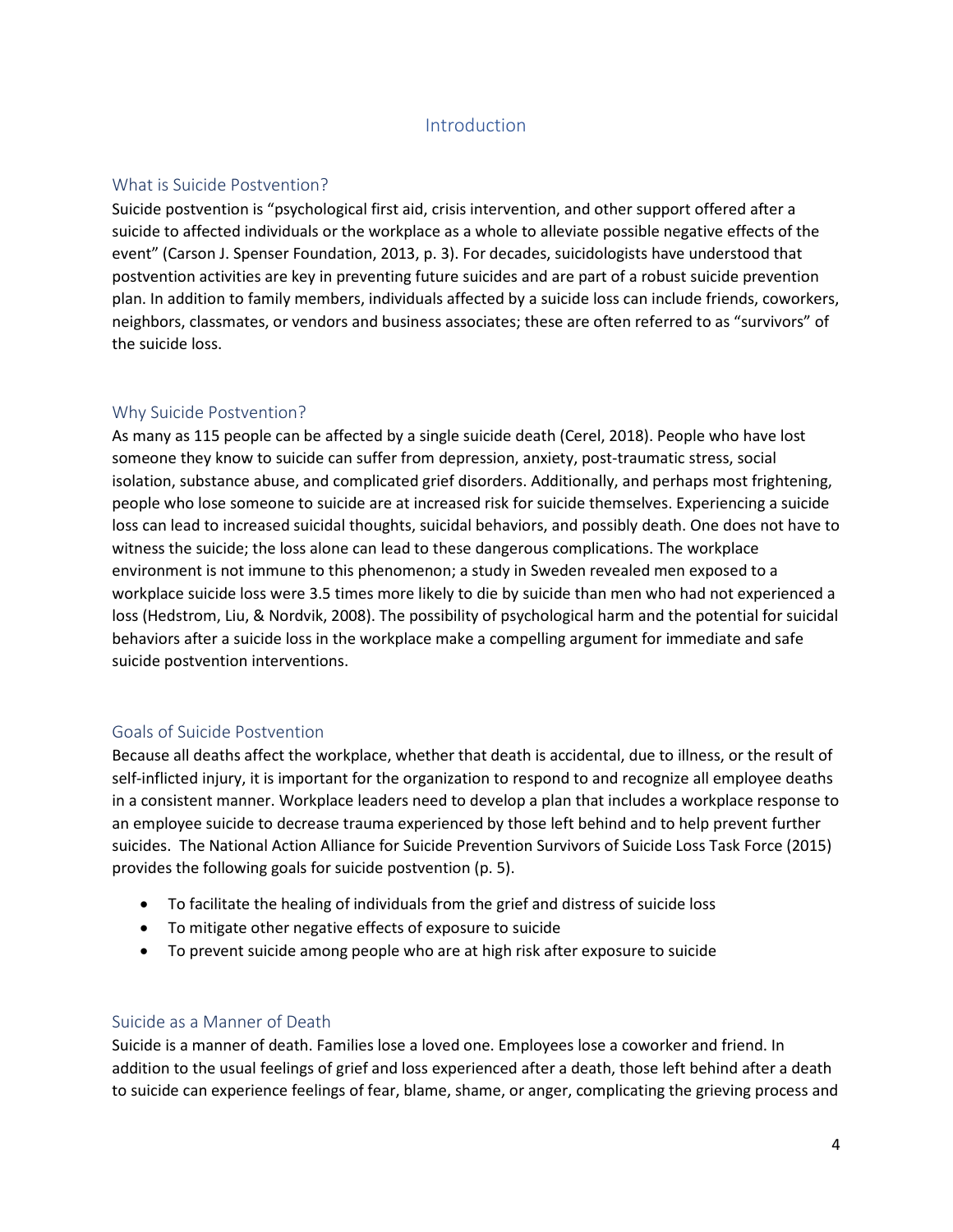the return to a new normal without the person they lost. While it is easy to focus on the shocking cause of death it is important to remember the people involved are bereaved; they have suffered a traumatic loss. How would your organization treat this death if it were from complications of diabetes? A stroke? An automobile accident? Cancer? It is important to the recovery and well-being of all involved that those affected by the loss feel supported by their workplace and not feel isolated, alone, or abandoned by being shunned or having their loss ignored. Does your organization have a plan in place for the death of an employee? This could be modified to include information from this document. Conversely, this document can be used to create a postvention protocol that would address all manners of death and provide support for employees.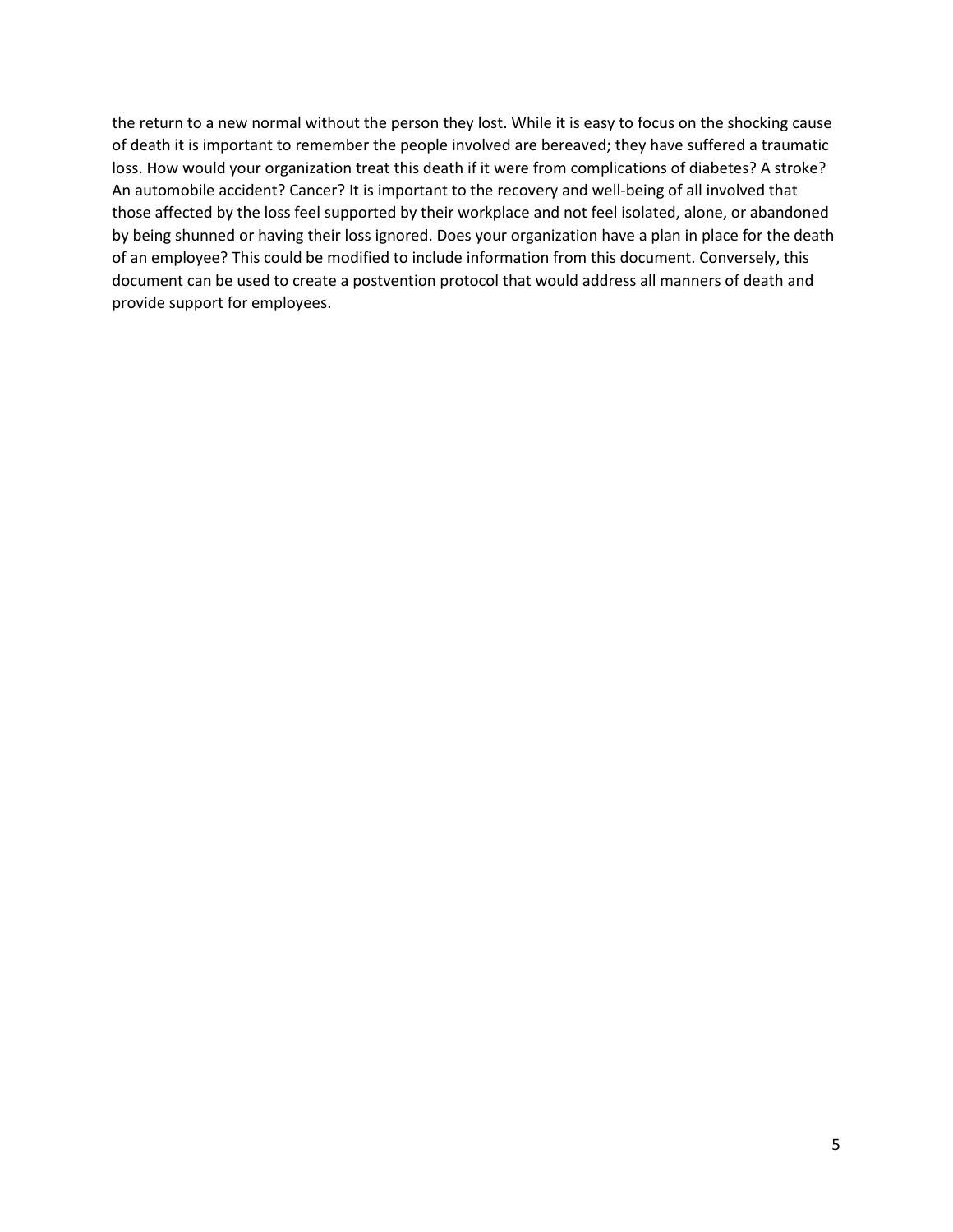## How to Prepare

Leaders must plan ahead to provide an immediate response to prevent or minimize the psychological harm and suicidal behaviors that can occur after a suicide loss in the workplace. Inaction and inappropriate action by leadership can further complicate the already tragic situation. Management must know what to do, what not to do, and how to access resources to provide a safe recovery for the employees and a return to the new normal as soon as possible. As with creating any plan, be aware that every situation is unique and leadership must decide if plans need to be altered or revised. If leadership has an understanding of suicide postvention they are better equipped to make these decisions. Remember, if tragedy strikes, it will also affect the leadership team; preparing ahead will assist them at this painful time.

#### Create a Postvention Team

Each workplace is unique and, ideally, more than one person will work to create a suicide postvention plan. The size and structure of the workplace can inform the size of the postvention team. As with creating any workplace safety plan, team members must be willing to read and learn safe practices, think about how they might be best implemented in the work environment, and create a plan that can be easily followed if needed. These people will not be experts in postvention, but will know more than others and will be best informed to make decisions if the plan is implemented.

The number of team members should be sufficient to implement the plan. The members on the team should have the authority to make decisions. Decisions include:

- Should the plan be implemented?
- Should we contact mental health professionals for group debriefing? Individual counseling?
- Should we inform the entire workplace, or specific areas? How will we inform them?
- Should we make a statement to the media?
- Who will contact the family? Confirm the death was a suicide? Obtain the family's wishes on addressing the death as a suicide? Ask them how we can support them?
- Who will attend the funeral to represent the workplace? Will the workplace close for the funeral?
- Will we take food to the family? Support the family? Send flowers, etc. (or other activities based on cultural and workplace norms)?
- Who will gather the employee's belongings from the locker or desk and take them to the family?
- Will we conduct our own memorial service or do something in memory of the employee (as we would the death of any employee)?

A good postvention plan will guide leaders after an employee suicide, but each situation is unique and members of the team should be prepared to make safe decisions.

## Connect to Mental Health Professionals

Few organizations have counselors, social workers, or other professionals to assess the mental health needs of employees or assist them in healthy grieving after a suicide loss. Leaders customarily handle situations themselves. However, the daunting task of mental health care to lessen psychological trauma and prevent suicidal thoughts is best left to trained professionals. Therefore, it is important to make arrangements with mental health agencies before they are needed and include the contact information in the suicide postvention plan.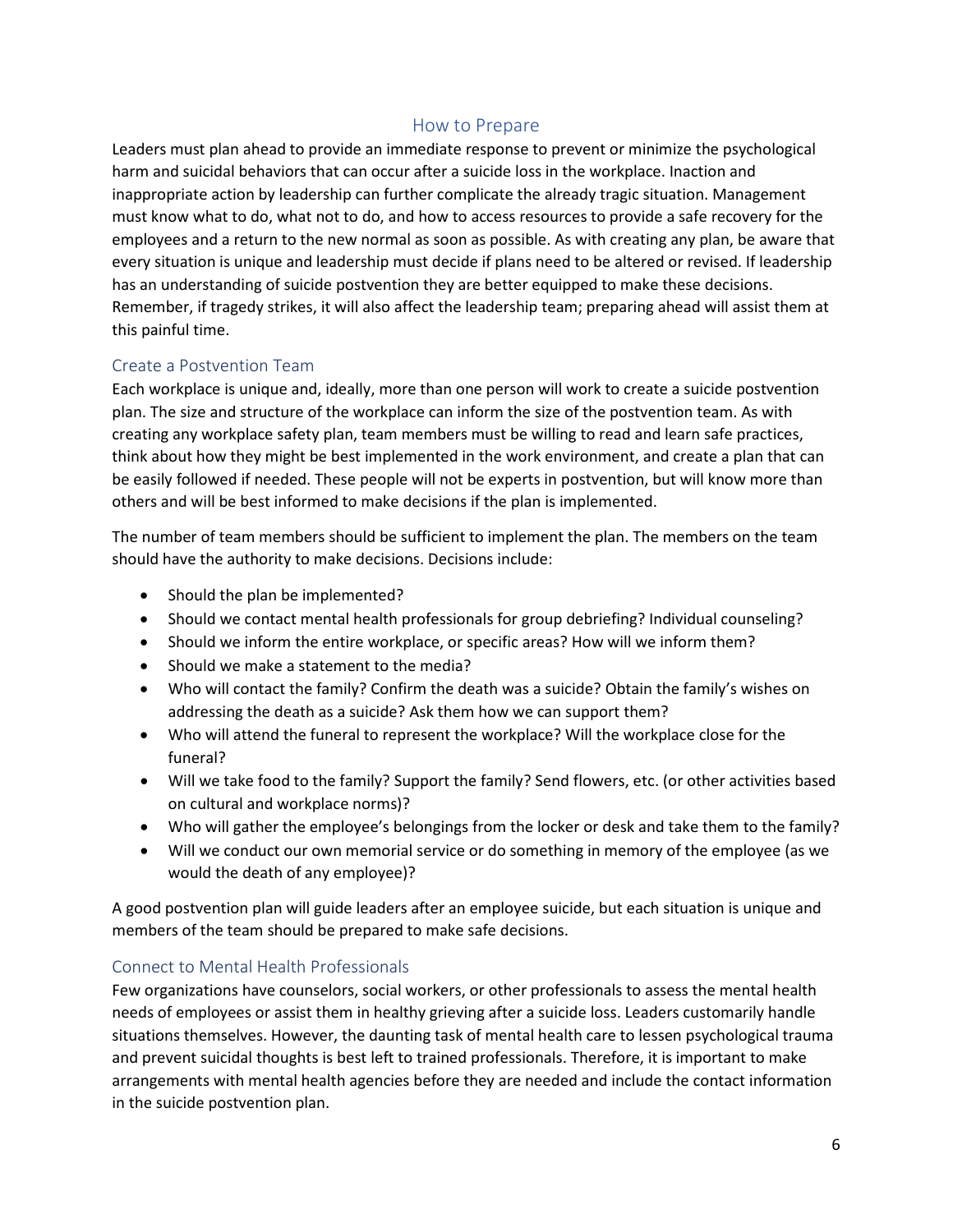People who are acutely affected by suicide loss in the workplace may need individual counseling. Others may be best served with structured small-group debriefing sessions to help them safely process grief. Mental health professionals can assist by triaging employees and providing these services. Additionally, they can assist leadership with decisions and make recommendations for long-term recovery in the workplace.

Some organizations use local mental health agencies in suicide prevention and postvention efforts. Large organizations may create contracts for services; small organizations my function on verbal agreements. Organizations may have Employee Assistance Programs that can provide immediate individual and group postvention care as well as long-term individual counseling. The Tennessee Suicide Prevention Network (TSPN) can provide assistance in locating a mental health agency. In addition to the resource directories located on the web site [tspn.org,](https://tspn.org/) TSPN can be contacted by calling 615-297-1077 or emailin[g tspn@tspn.org.](mailto:tspn@tspn.org)

Questions to ask a potential mental health provider include:

- Will they come to the workplace soon after the death?
- Can they stay a day or two if needed?
- Can they perform individual and group debriefings?
- Are they skilled in suicide postvention?
- Can they provide long-term care for employees if needed?

## Create a Safe Communication Strategy

Communicating the suicide death of an employee may be one of the most challenging aspects of the postvention plan. While it is important to communicate the death to dispel rumors and harmful speculation, inappropriate messaging can provoke suicidal thoughts in high-risk individuals and do great harm. A goal of suicide postvention is to prevent suicide among people who are at high risk after exposure; safe communication is a key prevention strategy.

Messaging must not glorify or idolize the person who died by suicide, sensationalize the death, or provide details about the cause of death (Brock, 2003). Messaging should include helpful resources for those receiving the message and communicate the wishes of the family as appropriate. In addition to possible counseling services, resources may include the company Employee Assistance Program. The postvention team may wish to consider other resources provided in the Additional Resources section of this document.

A question to consider when preparing a plan is "who needs to know?" Communicating a suicide death to a large group of people who did not know the decedent can traumatize individuals unnecessarily. For example, an accountant may only be known by three people in the office; a twenty-year veteran who worked up through the company may be known by everyone. Communications should be adapted as needed.

Another aspect to consider is how to communicate the loss. The size of the organization, the number of people affected, and the routine communication model used in the organization can determine the means of communication. If only a few people are affected the leadership team may opt for a face-toface meeting, preferably with mental health professionals present. Large communications may be sent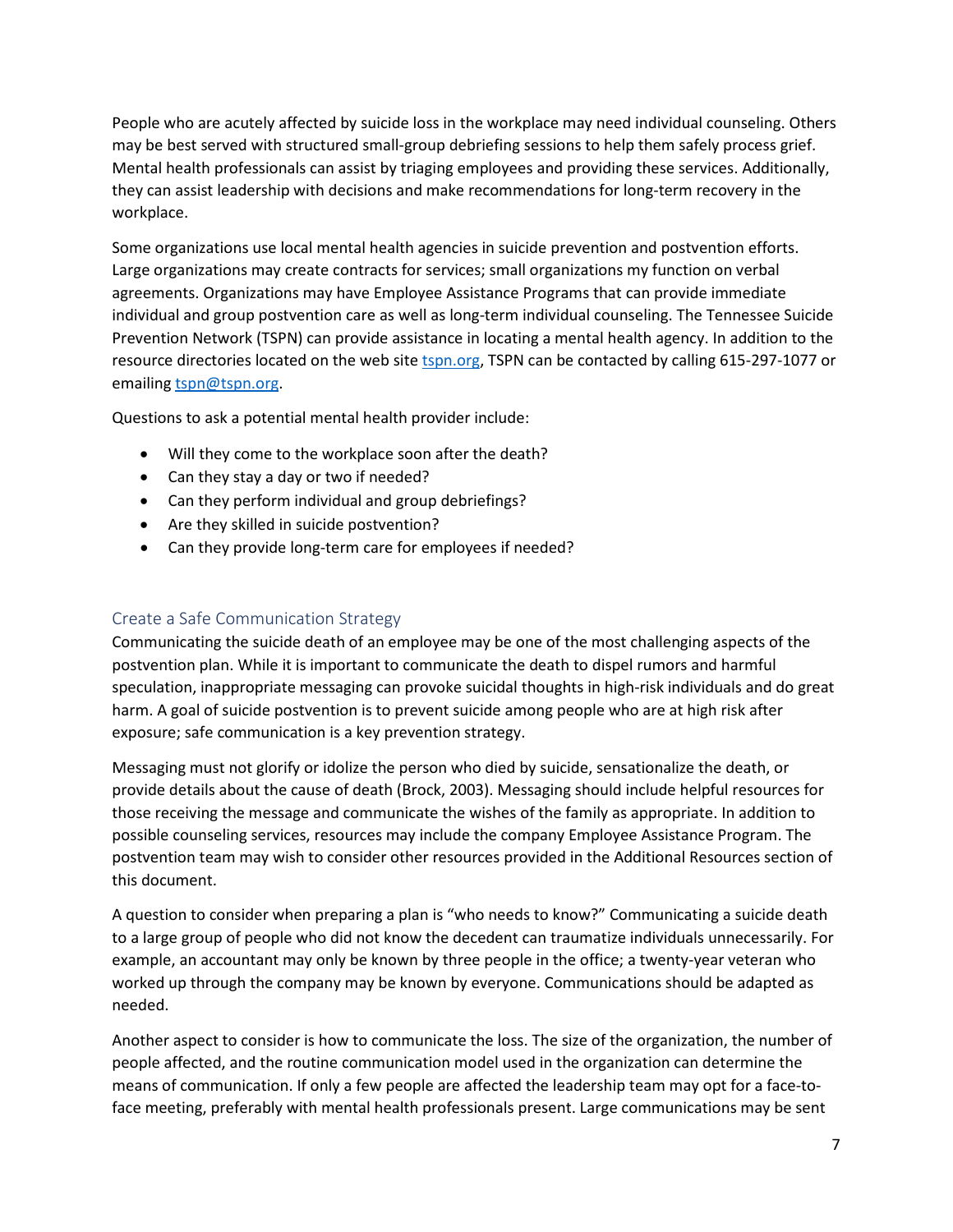by carefully worded email or memos that include resources for employees. Shift reports and special meetings are other options.

Prior to communications, however, it is vital to confirm through professional channels that the death was indeed a suicide and to ask the family if they want the death to be reported to others as a suicide. The family may not perceive the death as a suicide or may wish to protect their privacy about the manner of death. The family may have many reasons for their wishes. Confirmation is important because the manner of death may be an unfounded rumor or the manner of death may be vague. In these situations, the postvention team may acknowledge the death, with family permission, but avoid the manner of death in communications.

It is apparent that communication about a suicide death is a skill that requires a lot of thought for safe delivery. Therefore, preparing message templates prior to the loss will be beneficial to the postvention team. *A Manager's Guide to Suicide Postvention in the Workplace* provides sample notifications when the manner of death is shared and when the manner of death is withheld by the family (Appendix A). These may be used as templates to inform workplace communications. The postvention team can create communication templates for their specific workplace to have on hand and attach them to the postvention plan.

In some instances, the leadership may desire external public communications about the death. A sample notification is located in Appendix A. The National Action Alliance for Suicide Prevention Framework for Successful Messaging accessed at [Suicide Prevention Messaging](https://suicidepreventionmessaging.org/) is a resource for additional information.

## Create a Postvention Plan

The next section of this document will provide suggestions on what to include in a basic suicide postvention plan.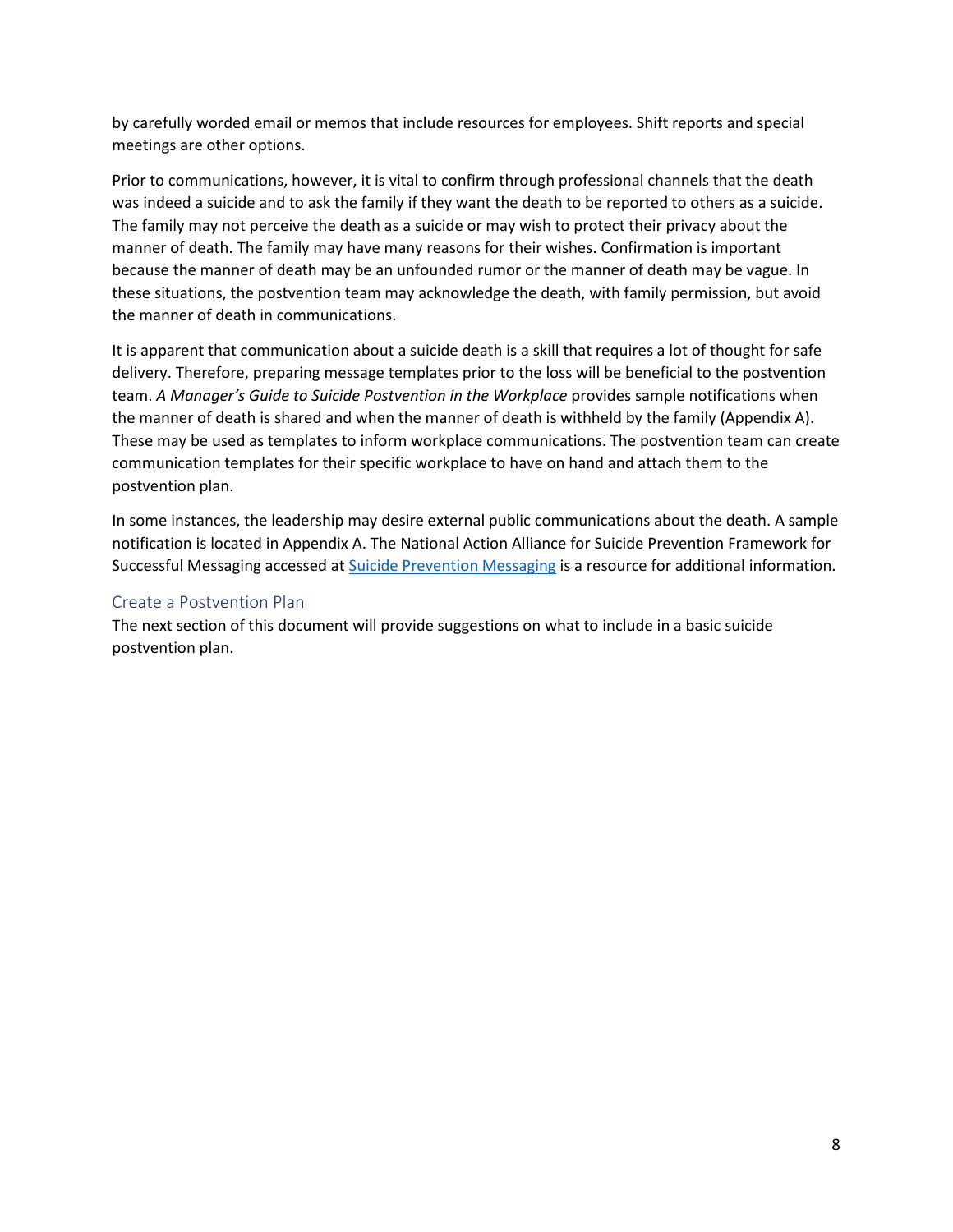## What to Include in a Postvention Plan

After creating a suicide postvention team, identifying mental health professionals, deciding on communication methods, and preparing communication templates, the team can create a suicide postvention plan. As previously stated, if the organization has a plan in place for the death of an employee, that plan can be adapted to include the safeguards of suicide postvention. Remember, employees do not have to know the person who died by suicide to be affected. It is important to note that some employees may already have suicidal thoughts, have attempted suicide, have a loved one suffering with suicidal thoughts, may have lost a loved one to suicide, or may be reminded of another death from another cause.

The postvention plan may be extremely detailed or simply list action steps and contact information to guide the leadership in the event of an employee suicide. The [Vermont Suicide Postvention Protocols for](http://vtspc.org/wp-content/uploads/2016/12/Final-Workplace-Supervisors-POSTvention.pdf)  [Workplace Supervisors](http://vtspc.org/wp-content/uploads/2016/12/Final-Workplace-Supervisors-POSTvention.pdf) (2015) is a sample that provides intricate details as well as basic action steps. *A Manager's Guide to Suicide Postvention in the Workplace* provides a sample flow chart that may be used in postvention efforts (Appendix B).

To create a postvention plan, answer the question "What should we do if we lose an employee to suicide?" Use the questions and action steps below to create your plan.

- 1. What office or person will be notified of the suspected suicide? In lieu of a person's name, use the title or role, such as Director of Human Resources or Chief Operating Officer, so the plan does not need to be modified with employee changes.
- 2. Will the above person or office activate a suicide postvention team or lead the postvention process themselves? Read the action steps below. Will it require several people to implement them? Or would it be best for one person to contact specified people or offices to initiate each of these steps? If so, specify the title or the office in each step below.
- 3. Verify that the death was indeed a suicide. Information might be available from law enforcement or a coroner's office. However, this may best be accomplished in step 4.
- 4. Contact the family and:
	- Verify the suicide

Learn how the organization may assist the family

Obtain the family's wishes on presenting the death to coworkers as a suicide. The family may wish to withhold the manner of death. If so, follow the usual procedures and customs for the death of an employee.

Ask the family if they have any messages for or requests of the workplace employees.

- 5. Contact the pre-arranged mental health provider, explain the current situation, and request their services. The plan should include contact information for the provider. Do they have special phone contact numbers for weekends and evenings? It is best to have mental health professionals available when communicating the death to employees. These professionals can assess and triage employees and determine if group debriefings, individual counseling, or both are needed.
- 6. Communicate the death to employees, honoring the family's wishes. Remember the question "who needs to know?" Will you inform the entire workplace or specific areas? How will you inform them? Will you reveal the death as a suicide? These are questions that can only be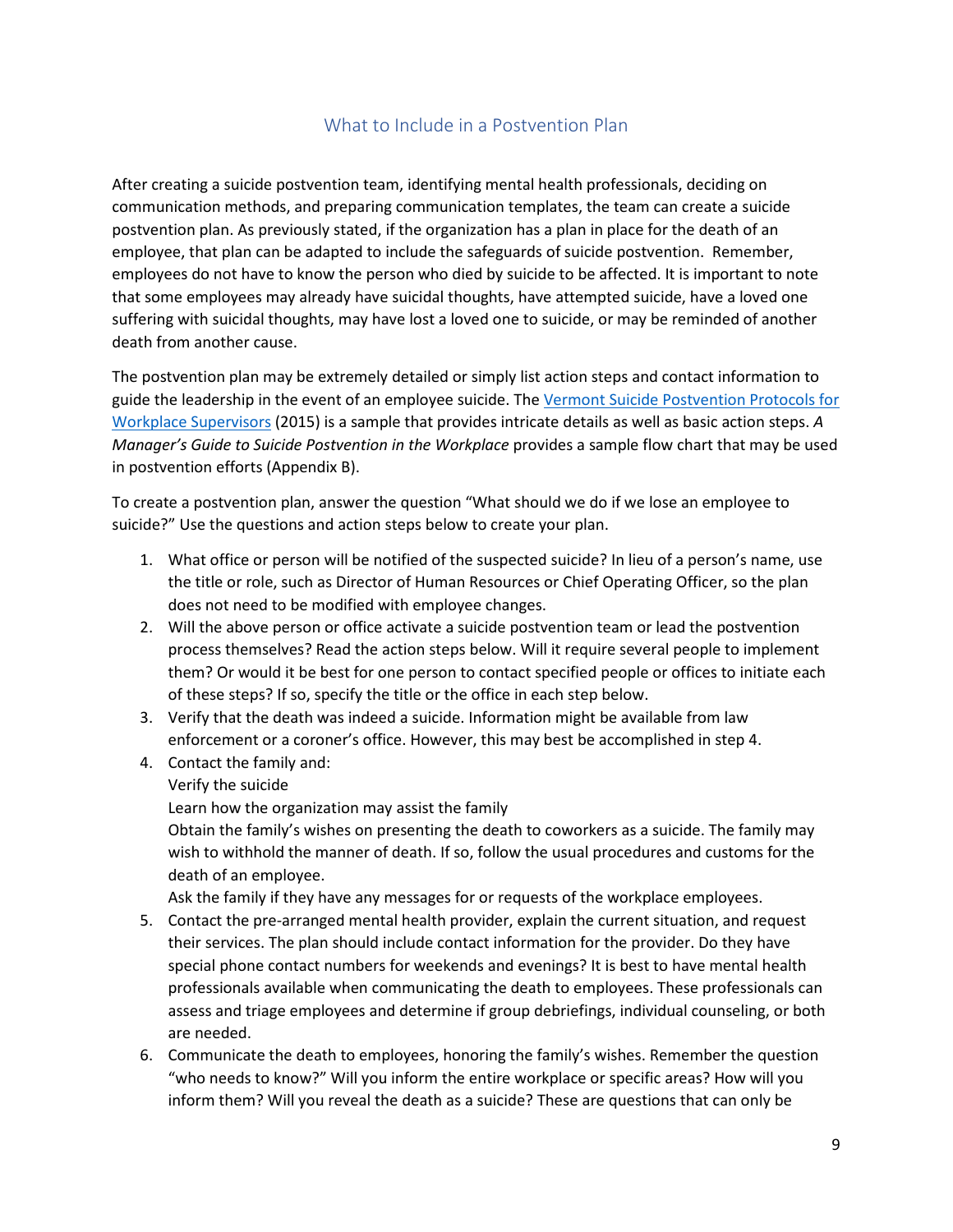answered as the situation unfolds and can be listed in the plan for consideration. If the postvention team has prepared communication templates they can be retrieved at this time. Remember to mention the support services available to employees, including where to find the mental health professionals or how to contact them, in each communication. As addressed previously, do not glorify or idolize the person who died by suicide, sensationalize the death, or provide details about the cause of death. Refer to resources provided in the previous section if you choose to make a statement to the media. Ideally, create a template before it is needed and attach it to your plan.

- 7. The mental health professionals will need space for private meetings with employees and possibly a room for small-group work. There may be several new and unfamiliar people in the workplace. Who will show them around and make arrangements for the space they need? Will they need access cards or codes to move around the workplace? Are there unsafe areas they need to avoid?
- 8. Is it a norm in the workplace to support the family after the death of an employee? If so, include these actions in the postvention plan. Will you take food to the family? Offer your services to the family? Send flowers, etc., or other activities based on cultural and workplace norms? Who will do these things?
- 9. Is it a norm in the workplace to attend the funeral after the death of an employee? Who will attend the funeral to represent the workplace? Will the workplace close for the funeral? Remember, employees do not have to know the person who died by suicide to be acutely affected by the loss, so an unusually high number of people may wish to attend.
- 10. Who will gather the employee's belongings from the locker or desk and take them to the family? How is this usually performed after the death of employee?
- 11. Is it a norm in the workplace to conduct a memorial service or do something in memory of an employee after a death? Is so, maintain this tradition. However, as with communication after a suicide, improperly handled memorials can be harmful to already high-risk individuals. The Suicide Prevention Resource Center created the documen[t After a suicide: Recommendations](https://www.sprc.org/sites/default/files/migrate/library/aftersuicide.pdf)  [for religious services and other public memorial observances](https://www.sprc.org/sites/default/files/migrate/library/aftersuicide.pdf) that can assist in creating safe memorials.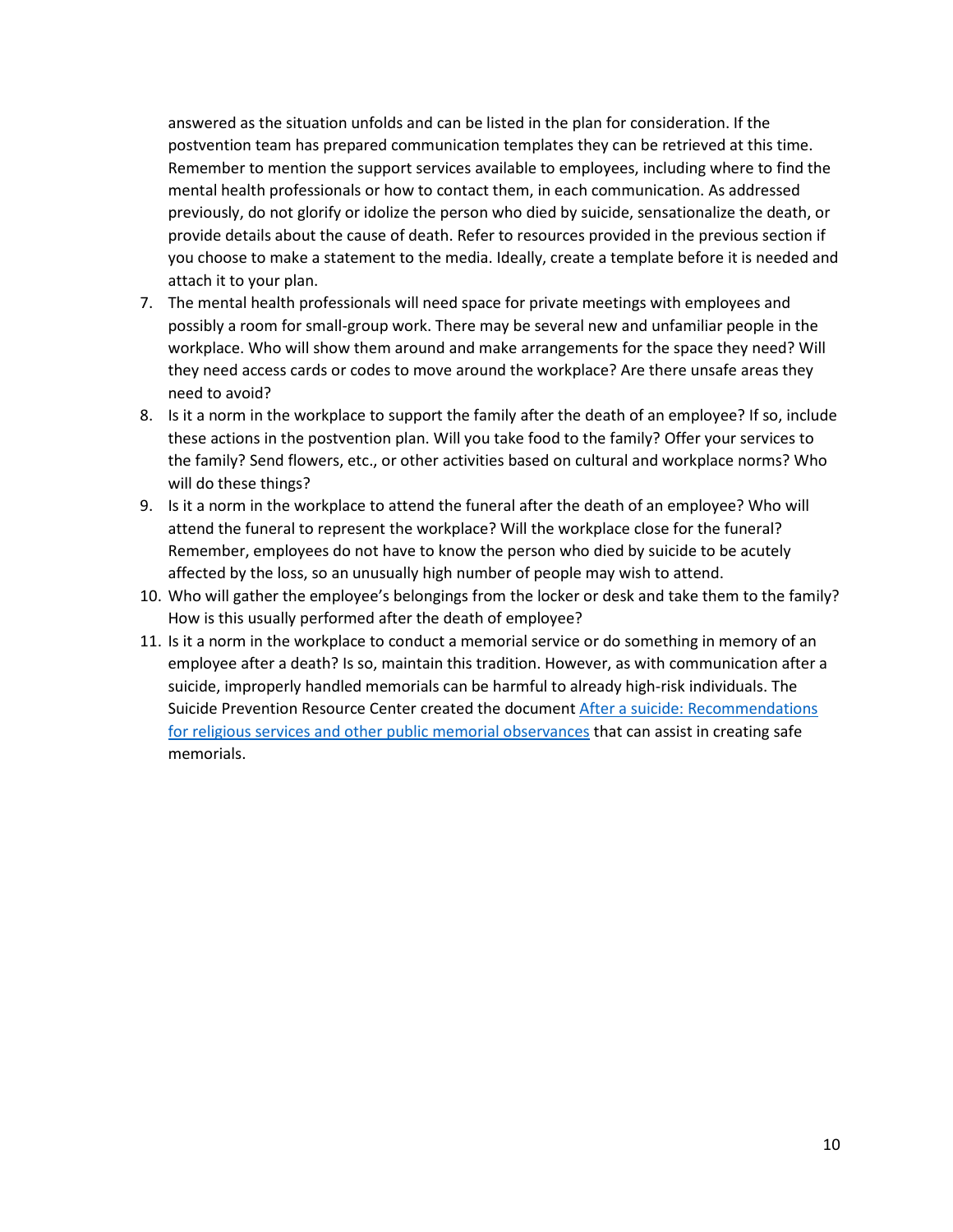## Conclusion

A loss to suicide is a tragic, harrowing experience that is hopefully unprecedented in the typical work environment. Planning ahead to provide for those left behind can decrease the psychological harm and the potential for suicidal behaviors after a suicide loss in the workplace. If, regretfully, your organization must use the postvention plan, a few months after the loss re-convene the team that created the plan, brainstorm on what worked well and what needed improvement, and modify the plan. Additionally, share the plan and your workplace suicide prevention efforts with other organizations that may need the support or have not addressed suicide prevention in the workplace.

May the results of this work be used to save lives.

June 5, 2021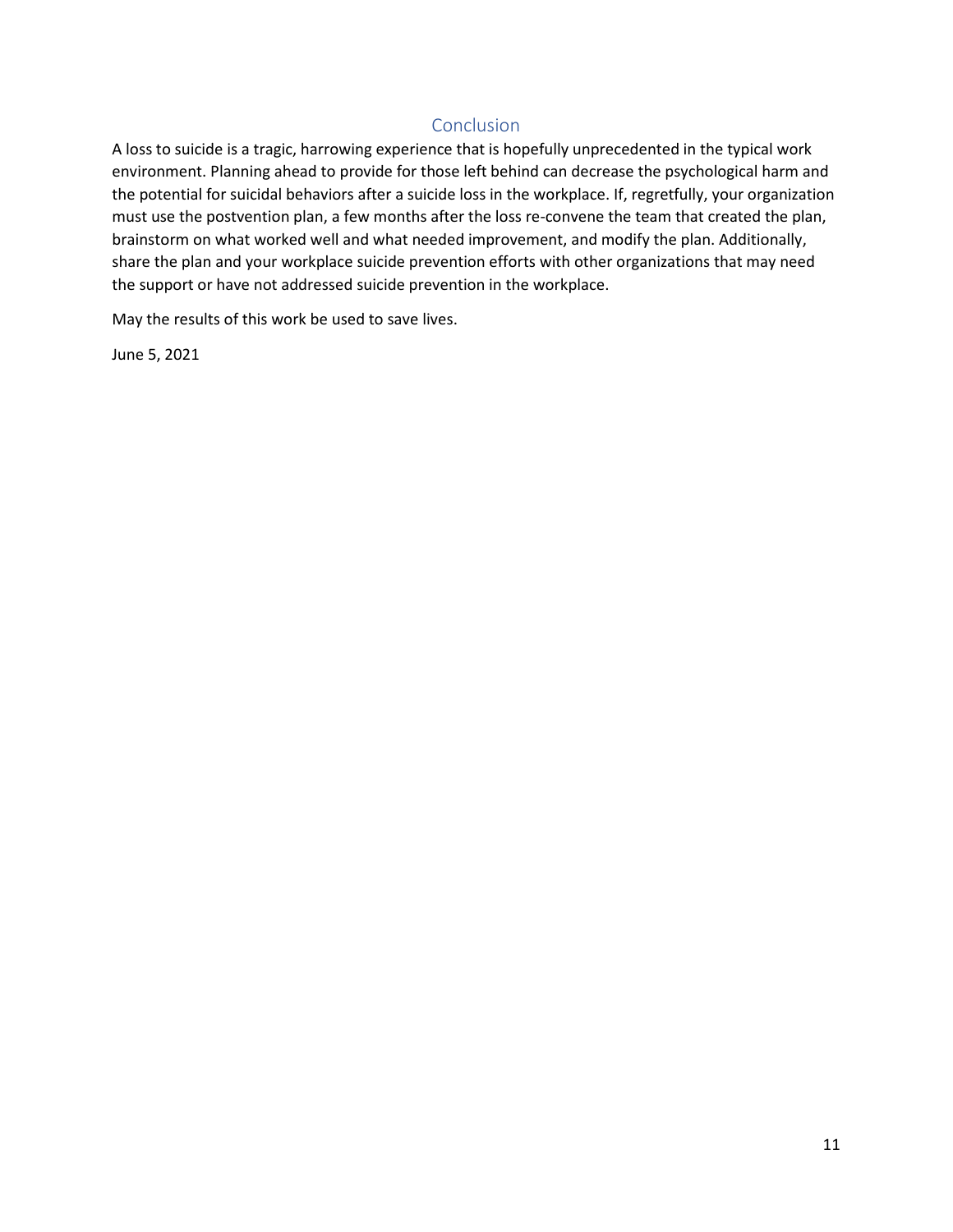## Appendix A

Sample Internal Notification Memo When Manner of Death is Revealed

Date:

To: Staff

From: [Name of CEO]

Re: Death of [name of employee]

[Our workplace] is saddened to learn of the reported suicide of [employee]. The tragic and sudden circumstances of [employee's] death may cause a range of reactions among our workplace, so with the family's permission we are sharing the facts as we know them and are offering support for those who might need it.

[Employee] worked for [workplace] for the last [number] years. On [Saturday night] [s/he] died around [11:00PM] [DO NOT MENTION PLACE OR METHOD USED FOR SUICIDE]. We may never know all the factors leading to this tragedy; however, experts agree that in nearly all suicides there is no single cause or simple explanation.

[Employee's] memorial service will be held on [January 7 at 11:00AM], and all employees who wish to attend may be excused. The family would like to welcome all of [his/her] friends and colleagues who wish to share in the celebration of [his/her] life.

Some of you may be having difficulty coping with the sudden loss of one of our workplace family. We have arranged for the Employee Assistance Program (EAP) professionals to facilitate a debriefing on [January 8th at 5:00PM]. During this group meeting, counselors will be on hand to support us and answer any questions we may have. Others may prefer individual support at this time. If so, please contact our EAP program by calling [1-800-123-4567].

The family has requested that instead of flowers, those who wish to do so may donate to [a local suicide prevention center or other charity as shared by the family] in [employee's] memory.

For those who would like to talk about what has happened, our HR team is available to you.

Retrieved from *A Manager's Guide to Suicide Postvention in the Workplace*, p. 13.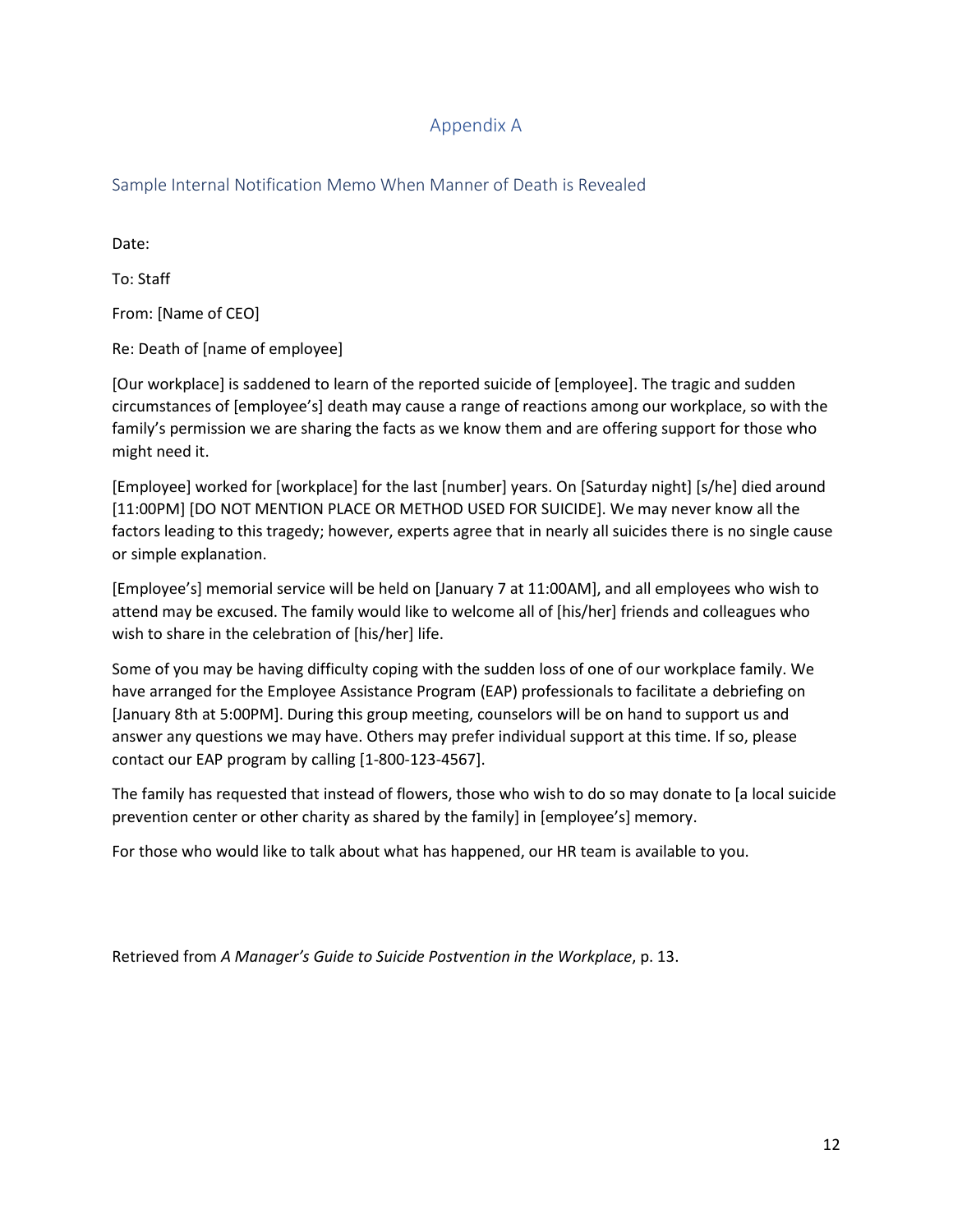## Sample Internal Notification Memo When Cause of Death Withheld by Family

Date:

To: Staff

From: [Name of CEO]

Re: Death of [name of employee]

[Our workplace] is saddened to learn of the death of [employee]; the family has requested that the cause of death be withheld. The tragic and sudden circumstances of [employee's] death may cause a range of reactions among our colleagues, so with the family's permission we are sharing the following information and are offering support for those who might need it.

[Employee] worked for [workplace] for the last [number] years. On [Saturday night] [s/he] died around [11:00PM] [DO NOT MENTION PLACE OR METHOD USED FOR SUICIDE].

[Employee's] memorial service will be held on [January 7 at 11:00AM], and all employees who wish to attend may be excused. The family would like to welcome all of [his/her] friends and colleague who wish to share in the celebration of [his/her] life.

Some of you may be having difficulty coping with the sudden loss of one of our workplace family. We have arranged for the Employee Assistance Program (EAP) professionals to facilitate a crisis counseling session on [January 8 at 5:00PM]. During this group meeting, counselors will be on hand to support us and answer any questions we may have. Others may prefer individual support at this time. If so, please contact our EAP program by calling [1-800-123-4567].

The family has requested that instead of flowers, those who wish to do so may donate to [a local suicide prevention center or other charity as shared by the family] in the [employee's] memory.

For those who would like to talk about what has happened, our HR team is available to you.

Retrieved from *A Manager's Guide to Suicide Postvention in the Workplace*, p. 14.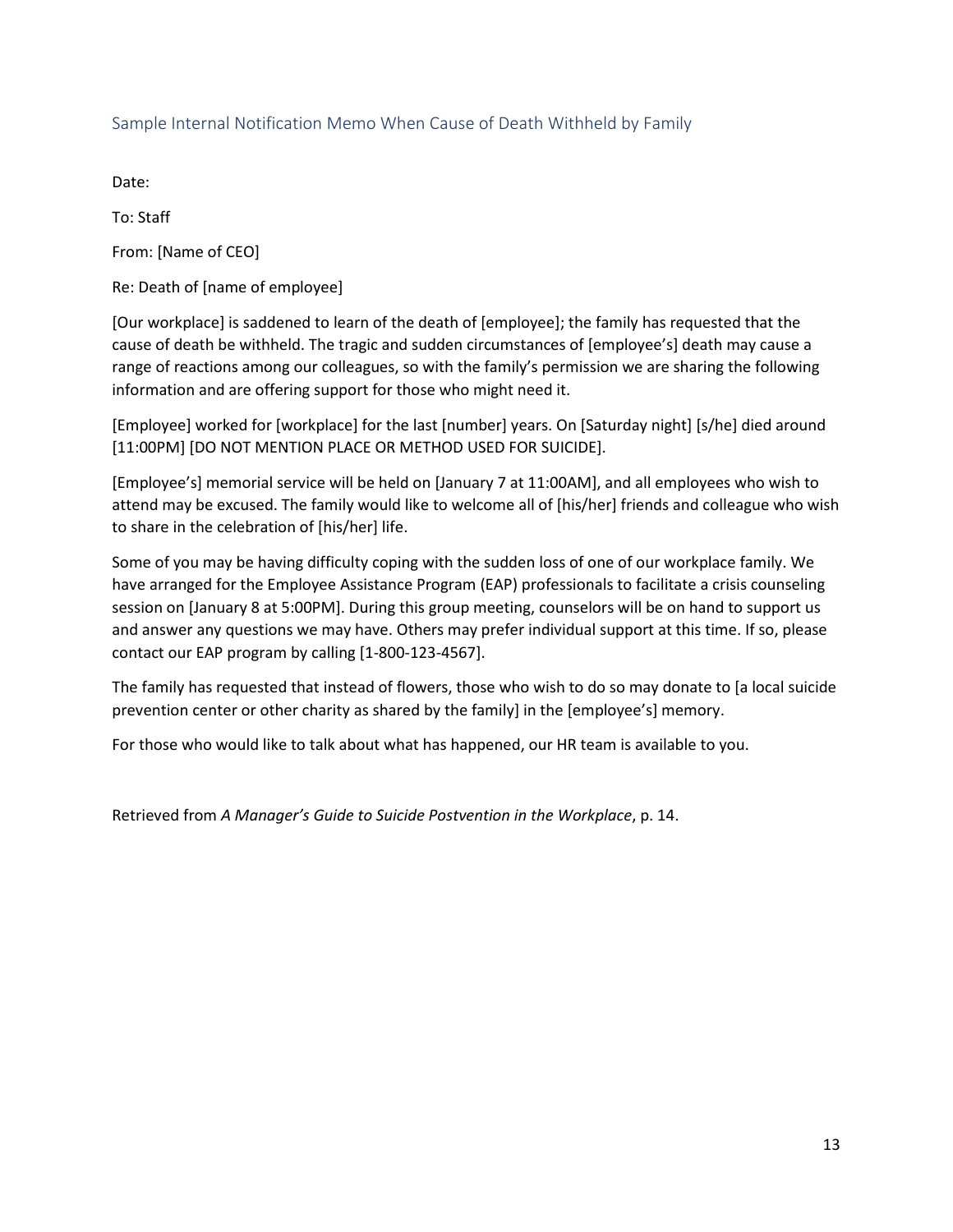## Sample External Announcement When High Profile Suicide Affects the Workplace

[Our workplace] is saddened to learn of the reported suicide of [employee, title]. Our hearts and condolences go out the family and friends. With the family's permission we are sharing the facts as appropriate and are offering support for those who might need it. Suicide is a complex, multifaceted and tragic event, and thus we will not speculate on the causal factors of this death. Rather our efforts will be focused on pulling together and helping our workplace find supportive resources as necessary. For those outside of our work family who might be affected by this tragic loss, we suggest you contact the National Suicide Prevention Lifeline (1-800-273-TALK [8255]) to get referrals to support groups and other resources in your area.

Retrieved from *A Manager's Guide to Suicide Postvention in the Workplace*, p. 15.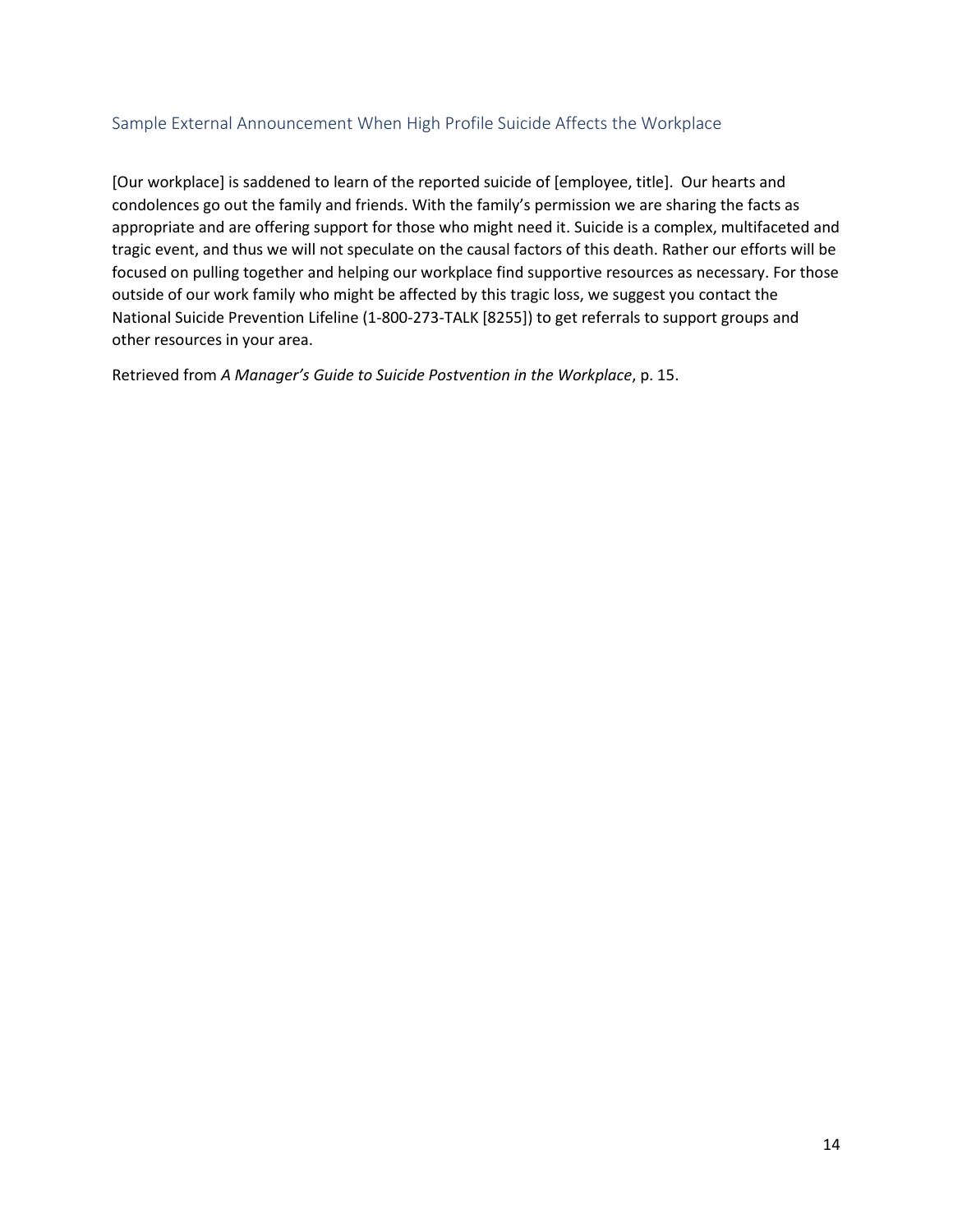#### Appendix B

Decision Making Flowchart from *A Manager's Guide to Suicide Postvention in the Workplace*, p. 17.



A Manager's Guide to Suicide Postvention in the Workplace

17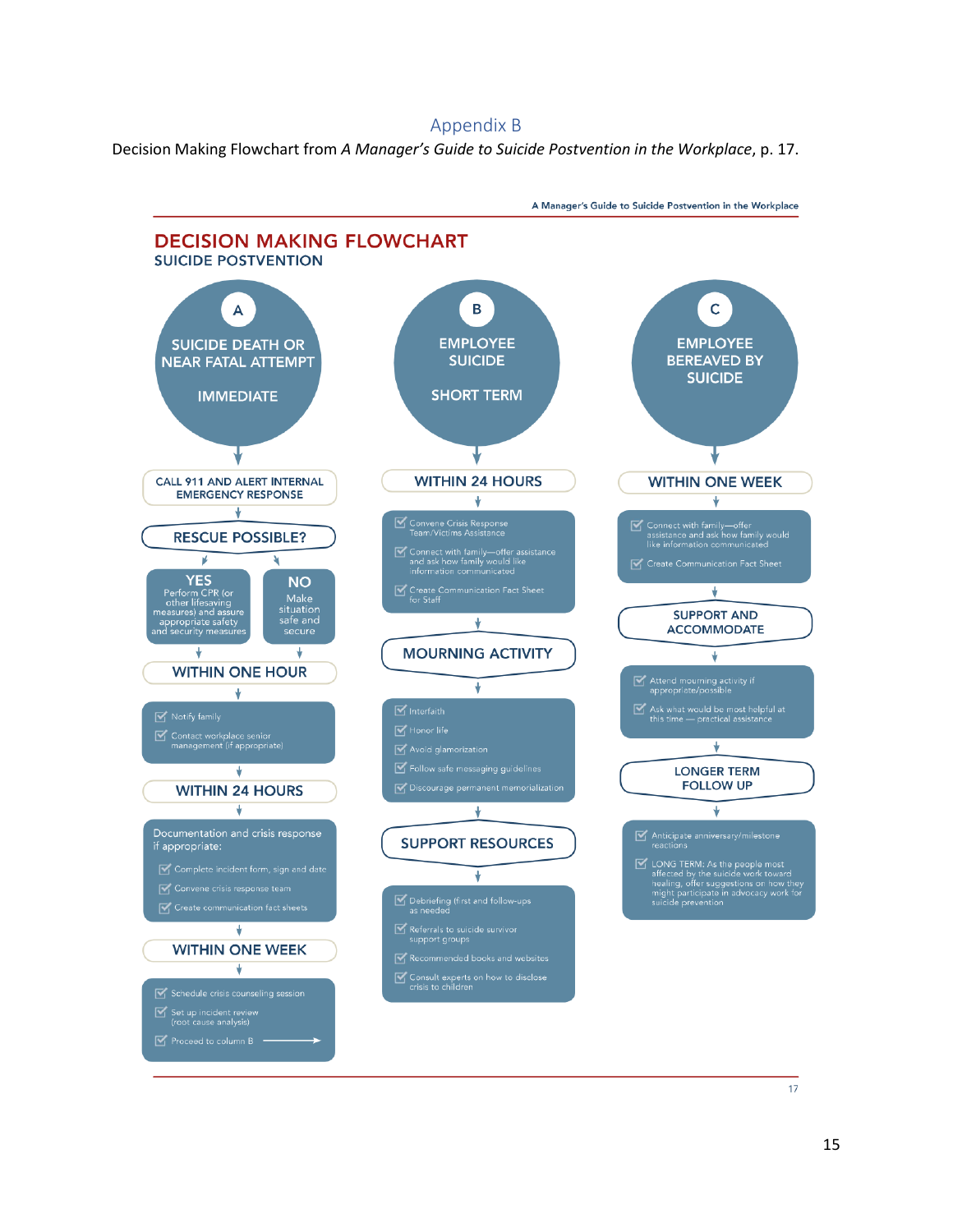#### Image Description for Appendix B

Decision Making Flowchart for Suicide Postvention retrieved from *A Manager's Guide to Suicide Postvention in the Workplace*, page. 17.

#### *Column A: Suicide death or near fatal attempt in the workplace*

Immediately call 911 and alert internal emergency response. If rescue is possible perform CPR (or other lifesaving measures) and assure appropriate safety and security measures. If rescue is not possible make the situation safe and secure. Within one hour notify the family and contact workplace senior management if appropriate. Within 24 hours, complete an incident form (sign and date), convene the crisis response team, and create communication fact sheets. Within one week, schedule counseling sessions, set up an incident review (root cause analysis), and proceed to column B.

#### *Column B: Employee suicide short-term response*

Within 24 hours convene the crisis response team/victim assistance team. Connect with family offering assistance and ask how family would like information communicated. Create communication fact sheet for staff. Ensure mourning activities are interfaith, honor life, avoid glamorization, follow safe messaging guidelines, and discourage permanent memorialization. Provide support resources including debriefing (first and follow-ups as needed), referrals to suicide survivor support groups, recommended books and websites, and consult experts on how to disclose crisis to children.

#### *Column C: Employees Bereaved by Suicide*

Within one week connect with family and offer assistance and ask how family would like information communicated. Create a communication fact sheet. Support and accommodate employees by attending mourning activities if possible and ask what would be most helpful at this time, providing practical assistance. Longer term follow-up includes anticipating anniversaries and milestone reactions. As the people most affected by the suicide work toward healing, offer suggestions on how they might participate in advocacy work for suicide prevention.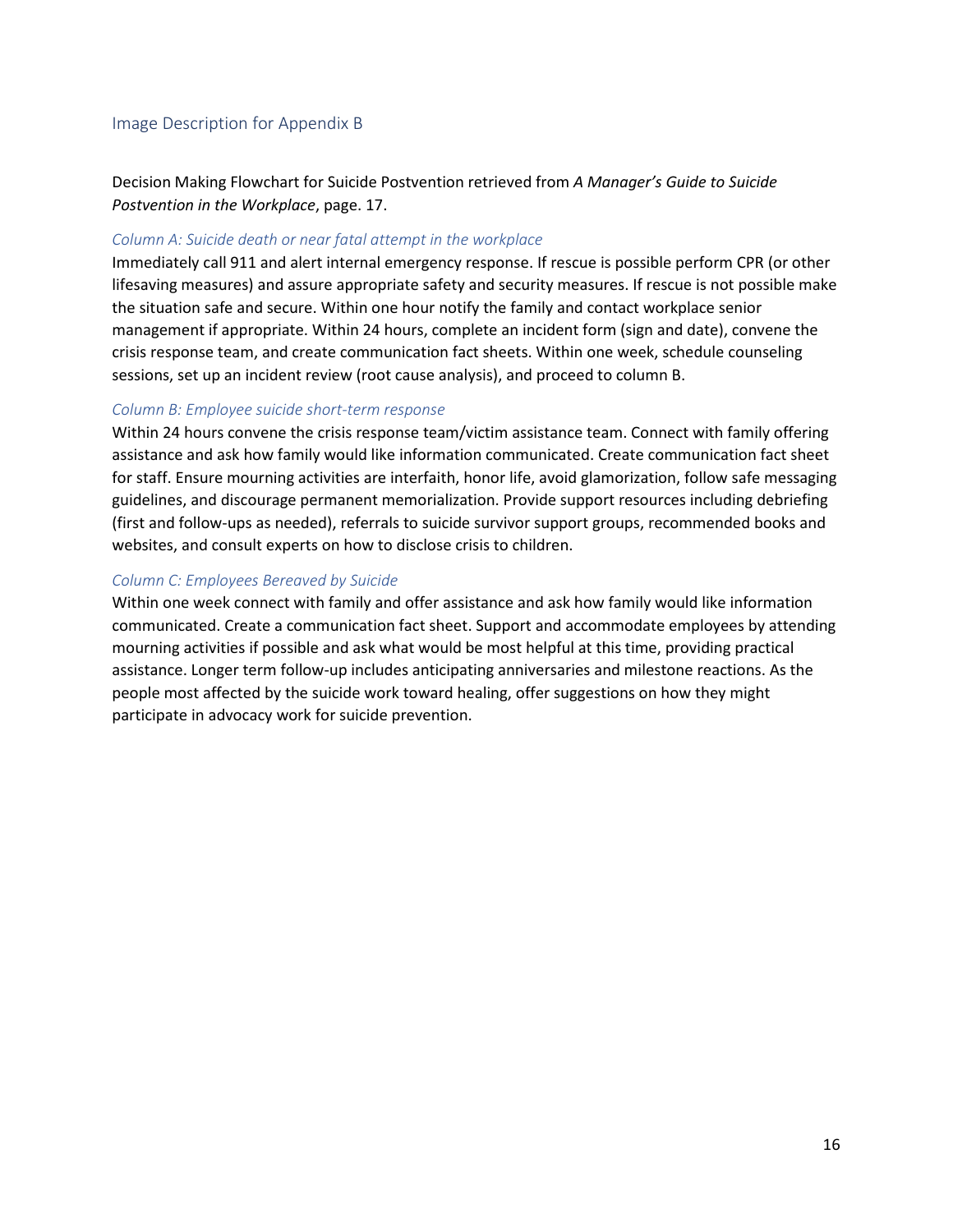## Additional Resources

Workplace Suicide Postvention Resources [A Manager's Guide to Suicide Prevention in the Workplace: 10 Action Steps for Dealing with the](https://theactionalliance.org/sites/default/files/managers-guidebook-to-suicide-postvention-web.pdf)  [Aftermath of Suicide](https://theactionalliance.org/sites/default/files/managers-guidebook-to-suicide-postvention-web.pdf) [Responding to Grief, Trauma, and Distress After a Suicide: U.S. National Guidelines](https://sprc.org/sites/default/files/migrate/library/RespondingAfterSuicideNationalGuidelines.pdf) [A Report of Findings to Direct the Development of National Guidelines for Workplace Suicide Prevention](https://workplacesuicideprevention.com/wp-content/uploads/2019/10/National-Guidelines-Report.pdf)

[Tennessee Higher Education Protocol Guidelines for Suicide Intervention and Postvention](https://tnsuicidepreventionnetwork.s3.us-east-2.amazonaws.com/2020/12/Tennessee-Higher-Education-Protocol-Guidelines-for-Suicide-Intervention-and-Postvention.pdf)

[Vermont Suicide Postvention Protocols for Workplace Supervisors](http://vtspc.org/wp-content/uploads/2016/12/Final-Workplace-Supervisors-POSTvention.pdf)

Crisis Response Resources

Tennessee Statewide Crisis Line: Phone 855-CRISIS-1 or 855-274-7471. More information at [TN.gov/crisisline](https://www.tn.gov/behavioral-health/need-help/crisis-services/tn-statewide-crisis-phone-line.html)

Crisis Text Line: Text TN to 7 4 1 7 4 1

National Suicide Prevention Lifeline: Phone 1-800-273-TALK or 1-800-273-8255

Suicide Prevention Resources [Tennessee Suicide Prevention Network](https://tspn.org/)

[Suicide Prevention Resource Center](https://sprc.org/)

[American Foundation for Suicide Prevention](https://afsp.org/)

[American Association of Suicidology](https://suicidology.org/)

Memorialization Guidelines [After a suicide: Recommendations for religious services and other public memorial observances](https://www.sprc.org/sites/default/files/migrate/library/aftersuicide.pdf)

Media Guidelines [Suicide Prevention Messaging](https://suicidepreventionmessaging.org/)